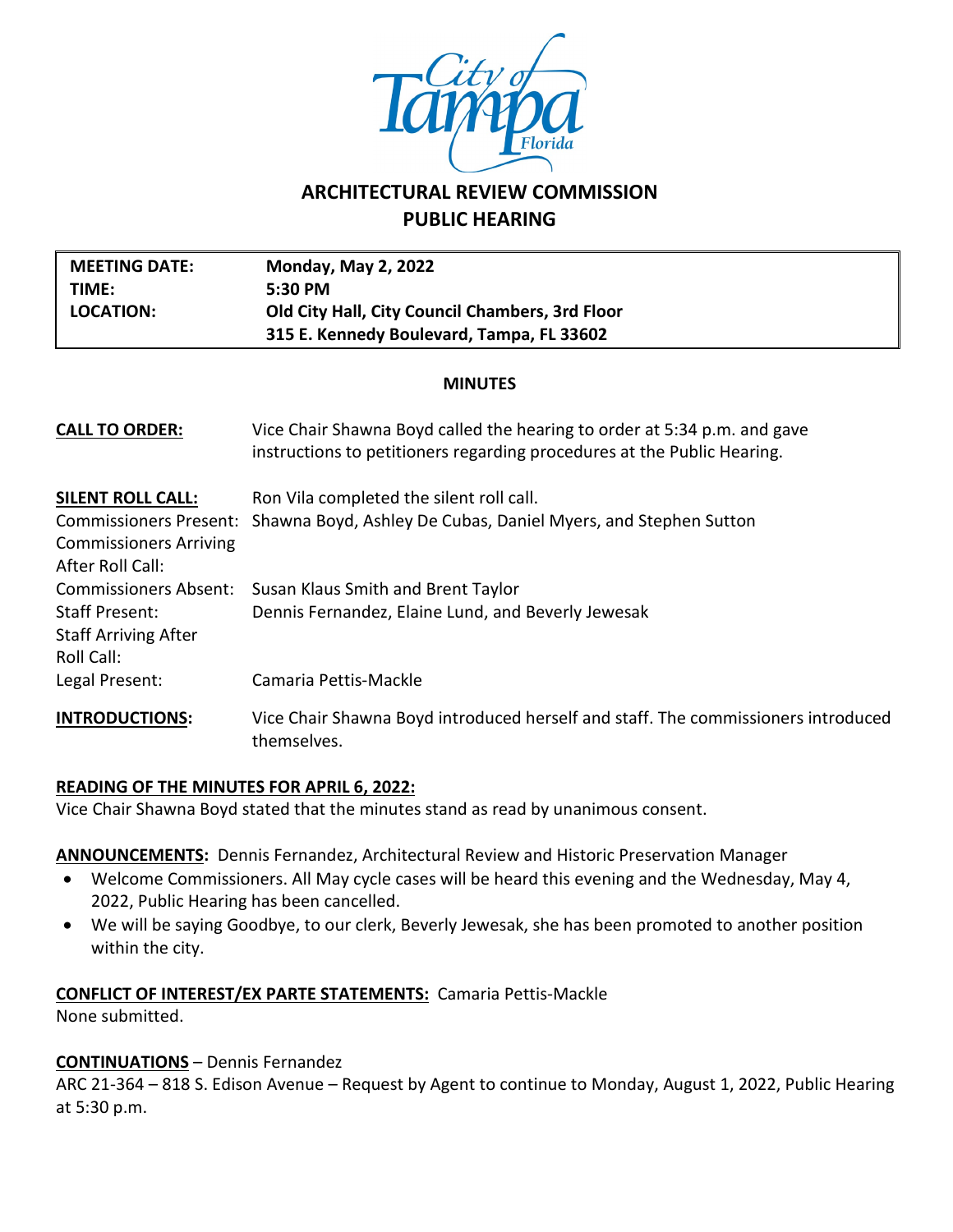**Motion: Stephen Sutton Second: Ashley De Cubas** 

Move to grant a continuance in case **ARC 21-364** for the property located at **818 S. Edison Avenue** to the Monday, August 1, 2022, Public Hearing at 5:30 p.m.

## **The motion was approved by a vote of 4-0-0.**

**SWEAR-IN:** Beverly Jewesak swore in all owners, applicants, interested parties, and witnesses in City Council Chambers.

## **ITEMS TO BE REVIEWED:**

| <b>ARC 22-145</b> | OWNER:          | LC Heights JV, LLC                                                   |                     |
|-------------------|-----------------|----------------------------------------------------------------------|---------------------|
|                   | AGENT:          | <b>Tyler Hudson and Gardner Brewer</b>                               |                     |
|                   | DISTRICT:       | Tampa Heights                                                        |                     |
|                   | LOCATION:       | 1701 N. Florida Avenue                                               |                     |
|                   | <b>REQUEST:</b> | Certificate of Appropriateness - New Construction: Apartment Complex |                     |
|                   |                 |                                                                      | Structured Parking, |
|                   |                 |                                                                      | Storefronts,        |
|                   | <b>PURPOSE:</b> | Commercial                                                           | Site Improvements   |

Public Comment: No one came forward.

## **Motion: Daniel Myers Second: Ashley De Cubas**

Move to re-open the Public Hearing to ask the Applicant additional questions.

## **The motion was approved by a vote of 4-0-0.**

## **Motion: Daniel Myers Second: Ashley De Cubas**

Move to **grant** a Certificate of Appropriateness for the drawings and documents presented at this Public Hearing in **ARC 22-145** for the property located at **1701 N. Florida Avenue**, with the following conditions to be approved by staff:

- Finalize roofing materials;
- Hardware;
- Window and door details;
- Corbeling;
- Provide greater articulation of the garage wall.

This approval is contingent on the Design Exception being approved.

because, based upon the finding of fact, the proposed project is consistent with the Tampa Heights Design Guidelines of the City of Tampa, for the following reasons: because the alignment, rhythm, and spacing; the maintenance of the materials from within the district; the trim and detail between the old and new structure are consistent with the existing built environment of the district.

## **The motion was approved by a vote of 3-1-0, with Commissioner Boyd voting against.**

Chair called a 5-minute recess.